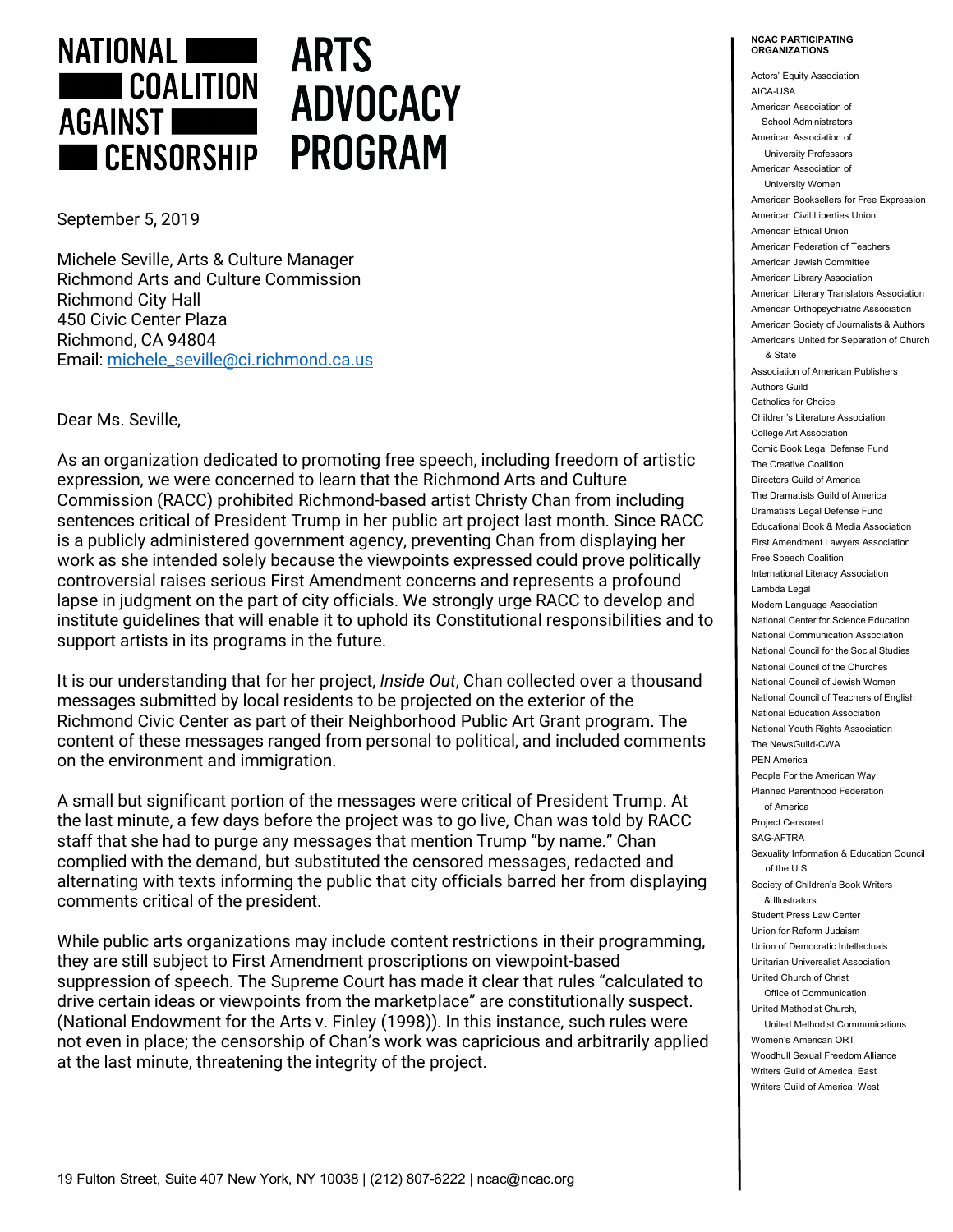It is our understanding that the City Attorney advised RACC to reject the 'Trump' quote because it was "controversial" unless there was specific approval by the Richmond City Council. As the City Council was in recess until after the installation, the decision was made to censor the work. However, potential controversy is not a sufficient reason to remove an artwork. In the case of Hopper v. City of Pasco (9th Cir. 2001), the plaintiff artists were invited to display their work at the City Hall, and were then precluded from doing so because the work provoked controversy and public officials deemed the work inappropriate. The Court noted that the city, by opening its display space to expressive activity, evinced "an intent to create a designated public forum." In such a forum, the Court concluded, the viewpointbased removal of work would only be justifiable if there was a "compelling state interest and is narrowly drawn to achieve that end." The Court held that the mere fact that the artwork caused controversy was insufficient to justify its suppression. Indeed, the Supreme Court has noted that "[i]f there is a bedrock principle of the First Amendment, it is that the government may not prohibit the expression of an idea simply because society finds the idea itself offensive or disagreeable." Texas v. Johnson (1989). RACC is not exempt from these principles.

Chan is the daughter of immigrants. She describes her family as having "worked their way from being voiceless to claiming their voice." Her *Inside Out* project reflects her experience growing up and that of fellow citizens of color who feel silenced in the current cultural climate. Richmond is one of the most racially and socioeconomically diverse cities in California; the spirit of the project is inclusion and representation, and to raise the voices of everyday people. By eliminating comments of local residents that were critical of President Trump, the City of Richmond suppressed the voices of the very community the project intended to highlight. The project was hence retroactively misrepresented to the community that had responded so positively with the knowledge their messages would be displayed (over one thousand submissions for the project arrived in only four weeks, along with comments from people who said they were eager to be heard). By censoring the words of residents, the city and RACC have failed not only the artist, but the whole local community. If the commission, as described in RACC's mission statement, aspires to "reflect the strength and diversity of the City," it utterly failed in its mission when it censored the voices that Christy Chan sought to give a platform.

The arbitrary, subjectively determined decision to preclude certain viewpoints from public display based on totally undefined standards of any kind crosses the line separating a legitimate exercise of curatorial discretion from censorship. No one was well served by this blatant violation of First Amendment principles—not the public, which was deprived of the opportunity to view and evaluate the work for itself, nor artist who sought a neutral forum for display.

We strongly urge you to develop and implement guidelines that would prevent this from happening again. It should be made known to all artists who are invited to submit to open calls or exhibitions precisely what policies and practices will govern the selection of work for public display. We would be eager to assist the commission to develop and refine such guidelines moving forward. We look forward to your response.

Sincerely,

Joy Garnett Arts Advocacy Associate National Coalition Against Censorship